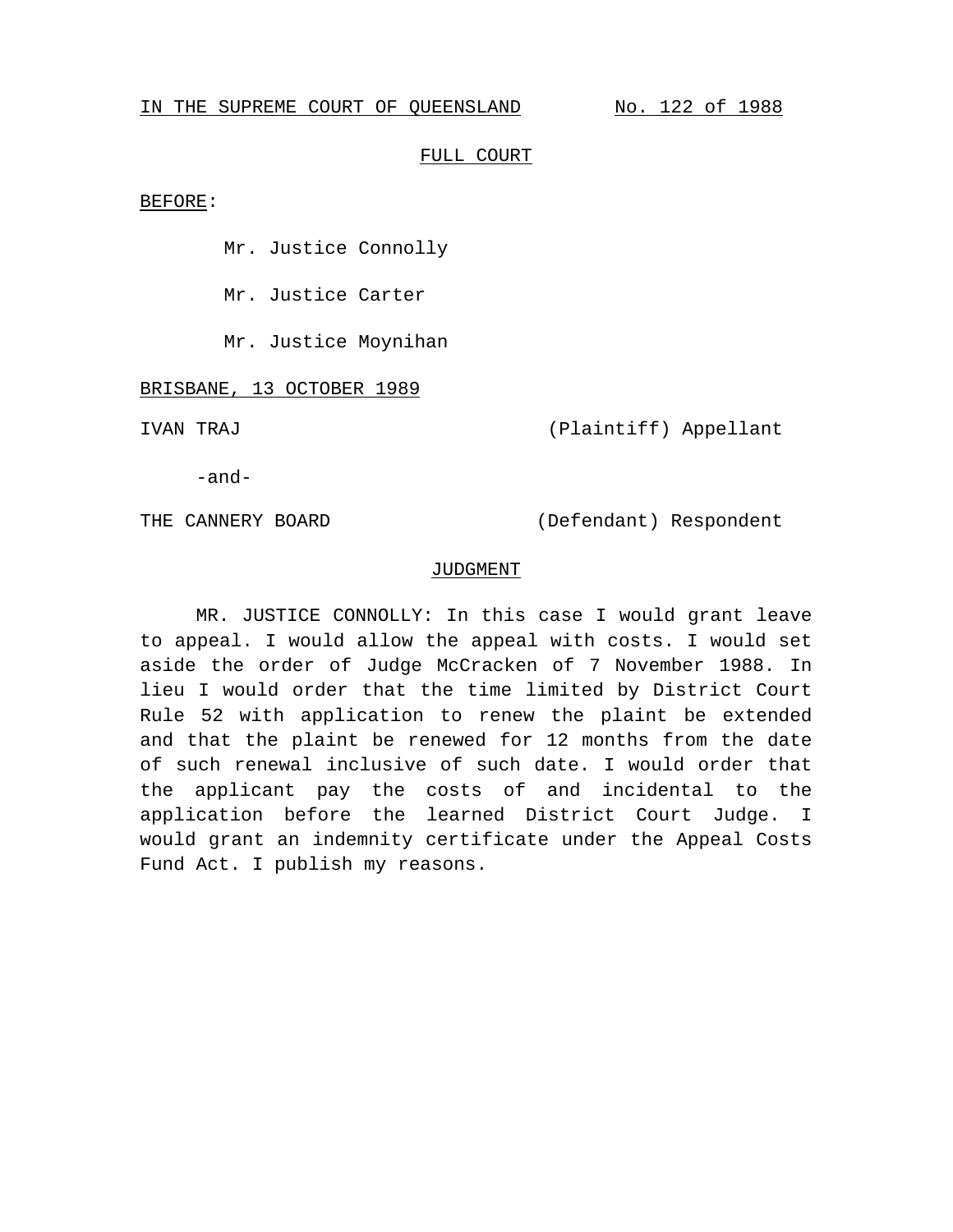MR. JUSTICE CARTER: I agree with the reasons published by my brother Connolly and with the orders he proposes.

MR. JUSTICE MOYNIHAN: I agree with the order proposed by the learned presiding judge and with the reasons which he publishes.

MR. JUSTICE CONNOLLY: The order of the Court will be as I have indicated.

-----

IN THE SUPREME COURT OF QUEENSLAND Appeal No. 122 of 1988

Before the Full Court

Mr. Justice Connolly

Mr. Justice Carter

Mr. Justice Moynihan

BETWEEN:

IVAN TRAJ (Plaintiff) Appellant

AND:

THE CANNERY BOARD (Defendant) Respondent

JUDGMENT - CONNOLLY J.

Delivered the 13th day of October, 1989.

CATCHWORDS:

| Counsel:         | Mr. P. Favell for the Appellant                                              |
|------------------|------------------------------------------------------------------------------|
|                  | Mr. M. Amarena for the Respondent                                            |
|                  | Solicitors: Phillips and Lowes as T/a for Gill and Lane<br>for the Appellant |
|                  | Morris Fletcher and Cross for the Respondent                                 |
| Hearing<br>date: | 3rd October, 1989.                                                           |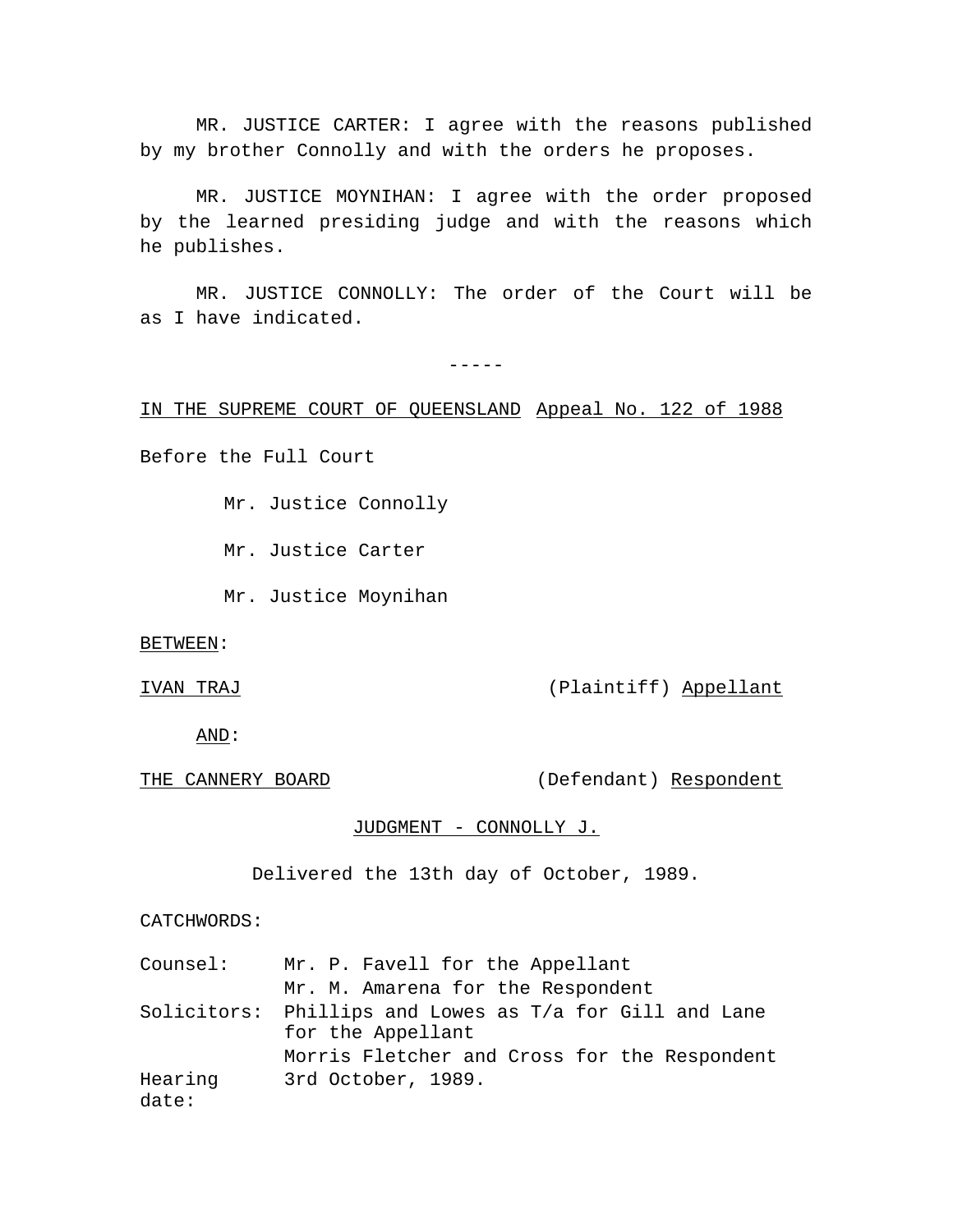## IN THE SUPREME COURT OF QUEENSLAND Appeal No. 122 of 1988

## FULL COURT

BETWEEN:

IVAN TRAJ (Plaintiff) Appellant

AND:

THE CANNERY BOARD (Defendant) Respondent

# JUDGMENT - CONNOLLY J.

Delivered the 13th day of October, 1989.

On 9th July, 1987 a plaint was issued for damages for personal injuries sustained on 10th July, 1984 and for further such injuries sustained on 7th November, 1984. It was never served on the defendant. On 18th October, 1988 a summons issued, returnable before a Judge of District Courts, under D.C.R. 375 for enlargement of the time for service. It was in truth an application for an enlargement of the time within which an application for the renewal of the plaint could be made. The application was dismissed on 7th November, 1988 for two reasons, so far as appears from an affidavit filed for use on appeal. The first was that the learned District Court Judge doubted whether r. 54(c) was applicable where the application was made under D.C.R. 375. The second reason given by his Honour would seem to have been that there was insufficient material before him for the proper exercise of his discretion. On 23rd December, 1988 an application for leave to appeal to this Court was instituted against the order of 7th November, 1988.

It is difficult to imagine a more sustained train of misadventures in relation to a relatively simple matter. First, the time for appeal expired 28 days after 7th November 1988, that is to say on 5th December, 1988: D.C.R. 334. The time for appeal may be enlarged by a Judge of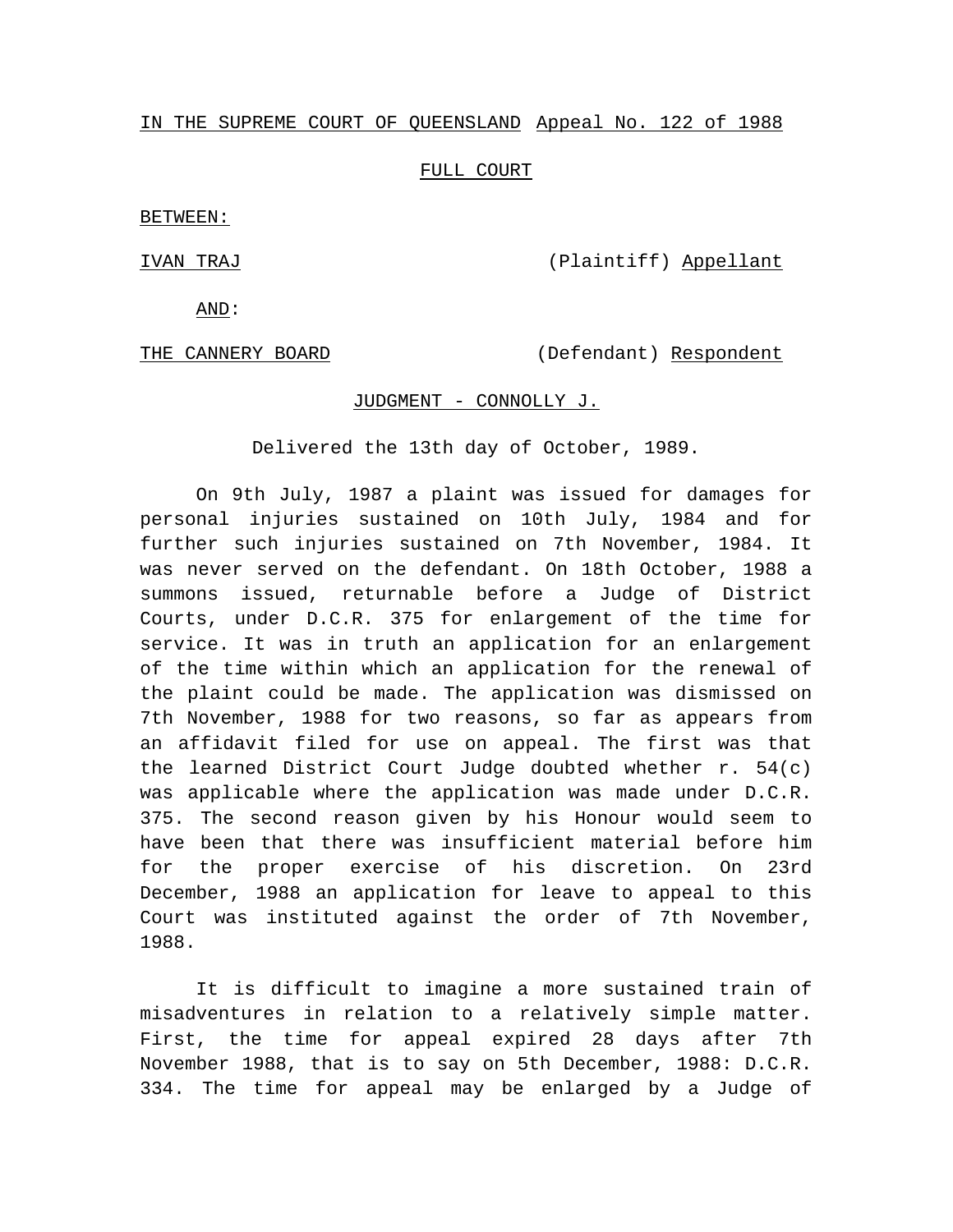District Courts under D.C.R. 375 but not, in the first instance at least, by the Full Court: Beggs v. Mellor [1969] Q.W.N. 44. When the matter came on for hearing the Court therefore stood the matter down to enable an application to be made in the District Court and on 28th September, 1989 the time for appeal was enlarged by Skoien D.C.J. Secondly, leave to appeal is required if the decision was other than a final judgment (the word "judgment" being defined to include any order or other decision or determination). We treated the application as one for leave but heard argument on the merits. The delay in seeking leave, a period of 18 days, was described as excessive by counsel for the respondent, but it is of little significance compared with the other problems in this case.

D.C.R. 52 reads as follows:—

"52. No plaint shall be in force without service for more than twelve months from the day of the date hereof, including the day of such date; but if any defendant therein named has not been served within that time, the plaintiff may, before the expiration of the twelve months, apply in writing to the Registrar for leave to renew the plaint."

The plaint was, therefore, no longer in. force from 10th July, 1988. However, D.C.R. 53 provides:—

"53. The Registrar, if satisfied that reasonable efforts have been made to serve such defendant, and service has not been effected, or for other good reason, may order that the plaint be renewed for a further period not exceeding twelve months from the date of such renewal ..."

It is not even suggested that reasonable, or any, efforts had been made to effect service within the year on the defendant, a corporation whose address is shown on the face of the plaint as Earnshaw Road, Northgate. It follows that the renewal of the plaint requires, assuming that time be extended to make the application for such renewal, "other good reason." That, reason, curiously but not, I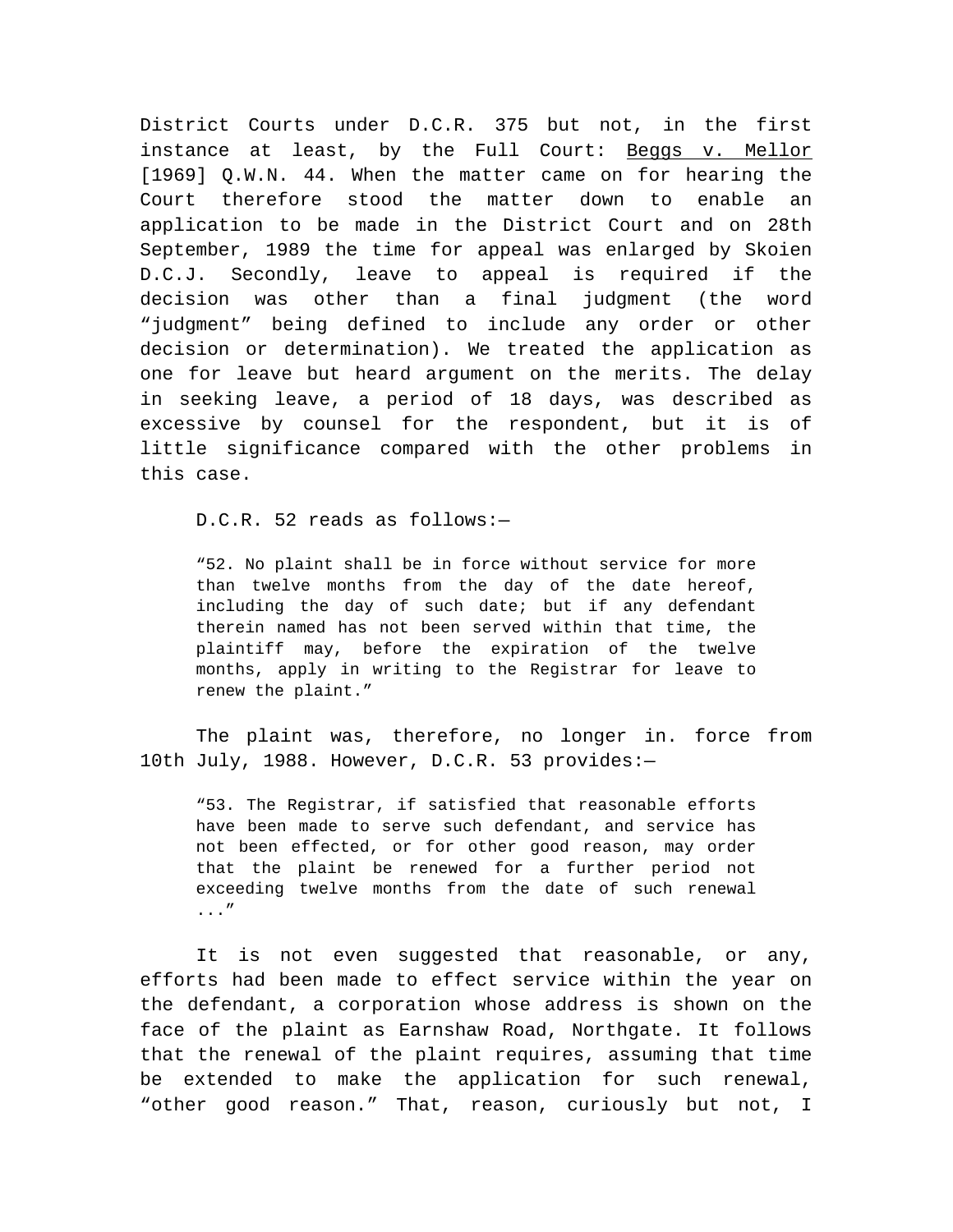think, erroneously, is said to lie in the circumstances of the case in the inaction of the solicitors who issued the plaint, that is to say in the failure to effect service, inaction which is not suggested to have been due to any fault on the part of the plaintiff. The plaintiff is a man of Yugoslavian extraction and has a poor command of English. He had approached his present solicitors but would seem to have been redirected to the solicitors who issued the plaint by his union. After long delay, he came back to his present solicitors on 11th August, 1988 and they then set in train efforts to renew the plaint and reactivate the action. Counsel appeared for the defendant on the hearing of the application before the learned District Court Judge, but no material was filed suggesting any specific prejudice to the defendant if the application were to be granted.

The period of limitation for the causes of action set up by the plaint expired on 10th July, 1987 and 7th November, 1987 respectively. It follows that, the plaint no longer being in force, an order under D.C.R. 375 for enlargement of the time limited for the application for renewal would open the door to the defeating of the defendant's immunity from action and the renewal of the plaint under D.C.R. 53 would, in fact, defeat the defendant's accrued immunity.

It was, however, held in Jones v. Jebras and Hill [1968] Qd. R. 13, a decision of Gibbs J., as he then was, that the discretion to renew a writ exists even if a period of limitation has expired, as it had in that case. Jones was approved by this Court in Adam v. Shiavon [1985] 1 Qd. R. 1, the Court holding that the factors relevant to the exercise of the discretion to permit amendments under O. 32 r. 1 are similar to those relevant to applications under O. 9 r. 1 and O. 90 r. 9. Order 9, r. 1 of the Rules of the Supreme Court covers the same ground, in almost identical language, as D.C.R. 52 and 53. It has also been held that a satisfactory explanation of delay is not a condition precedent to the granting of leave to proceed under O. 90 r. 9 and, in my opinion, the same approach should be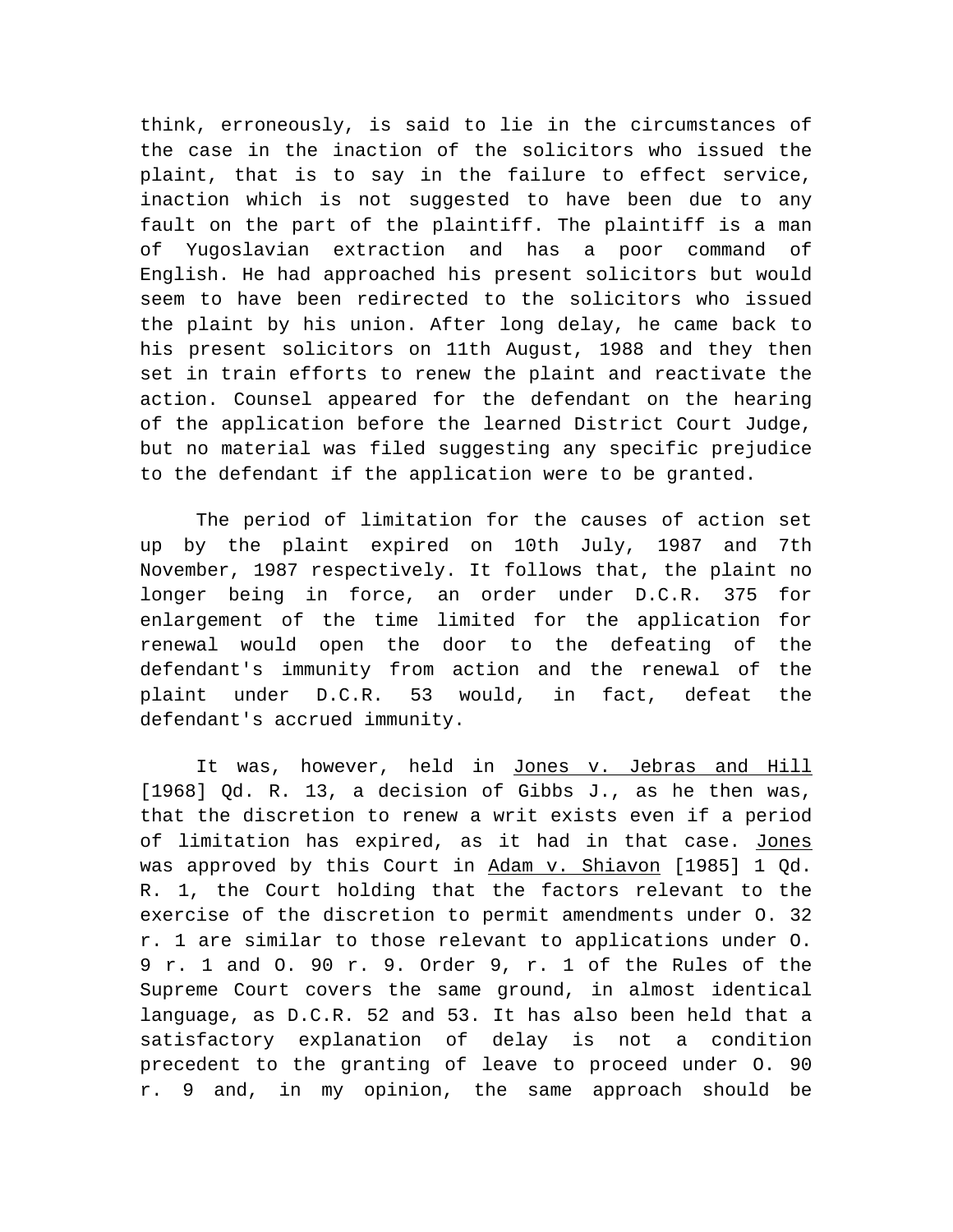adopted to applications for renewal of writs or plaints although, of course, it is a relevant consideration: Wilson v. Bynon [1984] 2 Qd. R. 83.

I take "good reason" in D.C.R. 53 to be good reason for excepting the case from the general prohibition on proceedings on a plaint which has ceased to be in force. In so stating the proposition I am, of course, modifying what the High Court said in relation to O. 90 r. 9 of the Rules of the Supreme Court in William Crosby & Co. Pty. Ltd. v. Commonwealth (1963) 109 C.L.R. 490 at p. 496. Whether there is such good reason involves a consideration of all relevant matters which will include the reason for the delay, and this in turn will include whether there was reasonable excuse for the delay; prejudice to the defendant if the application be granted; and the seriousness of the consequences to the plaintiff if it be refused.

In a case in which judgment will be delivered at this sittings, I have expressed the view that the proper approach to a question such as this is to identify the relevant factors, assess the weight to be given in the circumstances of the case to each of them, and then to determine whether, on balance, there is good reason for making the order: Dempsey v. Dorber (No. 1699 of 1984).

There is, of course, no excuse for the delay but the plaintiff is obviously the victim of the inaction of his former solicitors. It must also be remembered that a plaintiff cannot properly be penalised for delay up to the period of limitation. The period which elapsed since the arising of the cause of action can, of course, properly be regarded where prejudice to the defendant is raised but it is not a question of punishing the party for not issuing his plaint until the period of limitation has virtually expired. The relevant delay in this case is three months. It cannot be regarded as inordinate. The defendant on the other hand did not attempt to set up any specific prejudice, although it is, of course, entitled to rely on the well known fact that human memory tends to become less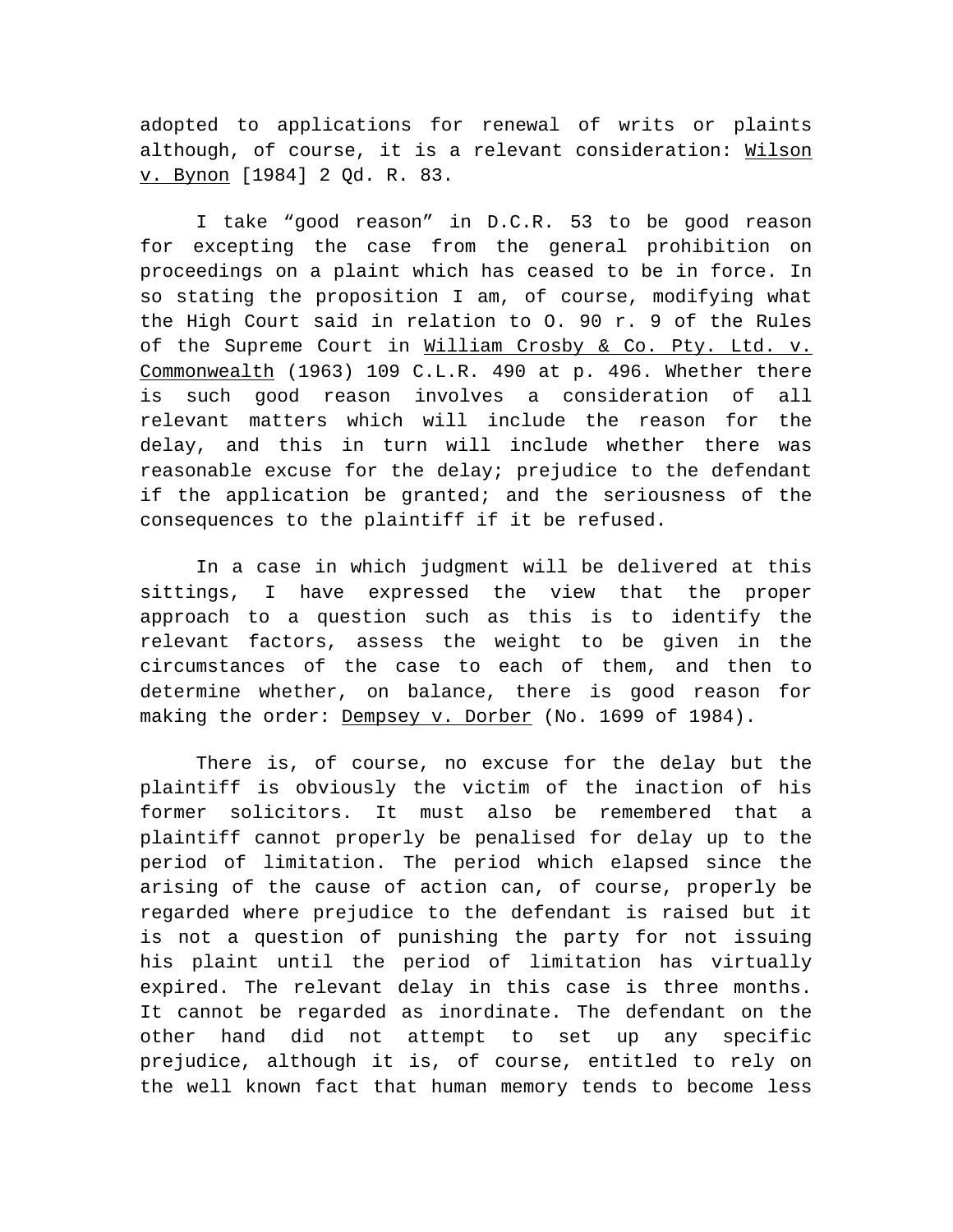reliable with the passage of time. It does not, however, suggest that any witness, who would be necessary for the proper conduct of its defence, has become unavailable or to set up any other matter of particular prejudice. It cannot, in particular, point to anything which has happened since the plaint ceased to be in force which, as a matter of discretion, should lead the Court to refuse to allow service which could have been effected with complete validity on the day before that event occurred. On balance, therefore, it seems to me that the relevant considerations call for the order which was sought from the learned District Court Judge and which was refused. The questions of law which are raised by the proceedings before us are of sufficient consequence to warrant leave to appeal. I would therefore grant leave to appeal, allow the appeal, set aside the order of 7th November, 1988 and in lieu thereof would order that the time limited by D.C.R. 52 for application for leave to renew the plaint be extended and that the plaint be renewed for a further period of twelve months from the date of such renewal, inclusive of such date. The applicant, seeking an indulgence, must pay the costs of the application before the learned District Court Judge. The costs of the appeal must be paid by the respondent, but it seems to me to be a proper case for the granting of an indemnity certificate under the Appeal Costs Fund Act, the learned District Court Judge having, with respect, failed to address the relevant questions.

I should finally say a word about D.C.R. 54(c). The purpose of this sub-rule is not altogether clear. It can best be left until a situation arises in which a Court would otherwise be disposed to refuse to allow the plaint to be renewed.

#### IN THE SUPREME COURT OF QUEENSLAND APPEAL NO. 122 of 1988

## FULL COURT

#### BETWEEN:

IVAN TRAJ (Plaintiff) Appellant